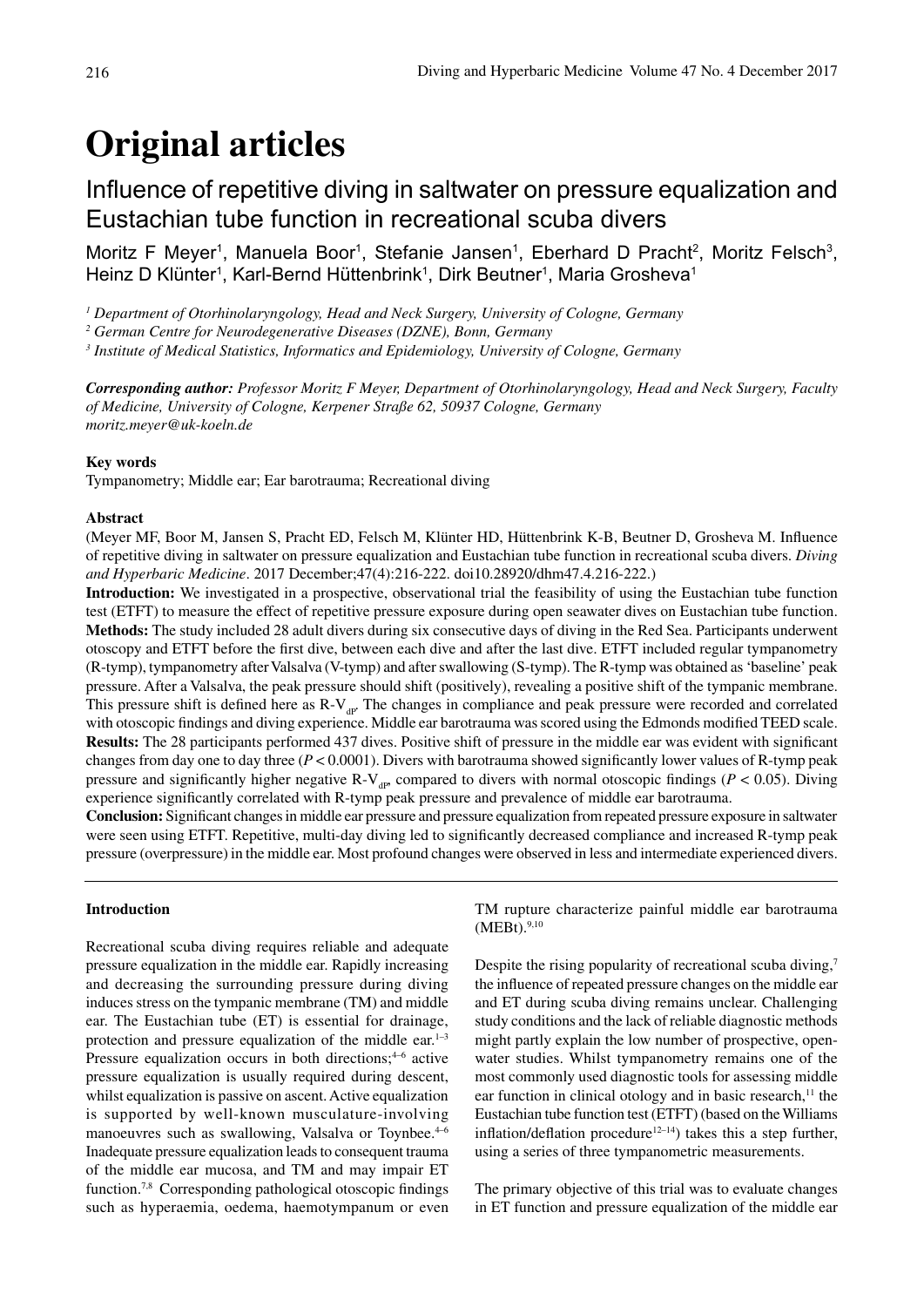after repetitive saltwater dives. The secondary objective was to confirm the feasibility of using the ETFT prospectively in recreational scuba diving to study these changes.

#### **Methods**

# ETHICAL CONSIDERATIONS AND INCLUSION CRITERIA

The Ethics Committee of the University Hospital of Cologne, Germany approved this observational, prospective cohort study. The trial was registered by the German Clinical Trial Register (No. DRKS00008968). Written informed consent was obtained from each participant before their inclusion. The study-related examinations took place during their vacation. All participants were certified divers over 18 years old, with a valid medical certificate and who had not been diving for 24 hours prior to the study. The divers were classified as 'inexperienced' (< 50 dives), 'intermediate' (50–200 dives), 'experienced' (201–499 dives) and 'professional' (≥ 500 dives). The experience levels were set according to recommendations of the diving instructors who participated in the study.

# DIVING

Diving was conducted in the Sharm el Sheikh region of Egypt over six consecutive days. Water temperature in the Red Sea was stable at 23–24°C, and the salinity was 4.2%.<sup>15</sup> On the first day of diving, all participants performed shore dives; from days two to six the majority of dives were boat dives. Participants were allocated to two boats for the whole week. Start time, duration and depth of every dive were assessed for each participant.

#### STUDY-RELATED INTERVENTIONS

Certification level, diving experience, number of dives and date of the last dive were recorded. The otoscopic appearances of the TM, the external ear canal and the ability to perform a Valsalva manoeuvre were evaluated (Heine, Herrsching, Germany). Presence of TM movement during a Valsalva manoeuvre was documented as 'present' or 'absent'. Nasopharyngeal pathologies were excluded using a rigid 0º endoscope (Storz, Tuttlingen, Germany). All parameters were documented separately for the left and right ears. During the week of diving, participants underwent otoscopy and the ETFT before the first dive, between each dive and after the last dive. ETFT was performed an average of  $43 \pm 22$  min after the dive (range: 1–116 min). Two consecutive dives within 12 h of each other were defined as repetitive dives. TM changes were evaluated using the TEED classification for MEBt as modified by Edmonds.16,17 Final examination took place at least 12 hours after the last dive.

# EUSTACHIAN TUBE FUNCTION TEST

ETFT was carried out according to the guidelines of

#### **Figure 1**

Eustachian tube function test; regular tympanometry  $(R = R$ -tymp) was performed first, the second measurement  $(V = V$ -tymp) was carried out after a Valsalva manoeuvre and the third after swallowing  $(S = S$ -tymp); compliance (y-axis, ml), peak pressure of R-tymp, V-tymp and S-tymp (x-axis, dPa); the pressure differences between R-tymp and V-tymp (R-V<sub>dp</sub>), V-tymp and S-tymp (V-S<sub>dp</sub>) and S-tymp and R-tymp  $(S-R_{\text{an}})$  are shown



the manufacturers in the sitting position for each ear separately after an otoscopic examination.<sup>12−14</sup> Two mobile tympanometers were used (Titan, Interacoustics A/S, Denmark and EasyTymp, Meico Diagnostics GmbH, Germany). The tympanometers were allocated to the particular boats and consequently to the same participants throughout the week. The frequency setting for tympanometry was 226 Hz. In contrast to Williams' original procedure, the participants were asked to perform a Valsalva manoeuvre after the first tympanogram and to swallow after the second tympanogram (OtoAcess Software, Interacoustics A/S, Denmark).14 Thereby, the possibility and the effectiveness of both passive and active pressure equalization could be assessed.14 Regular tympanometry was performed first (R-tymp), a second measurement was made after the Valsalva manoeuvre (V-tymp) and a third after swallowing (S-tymp) (Figure 1).12−14 The Williams procedure kept the pressure inbetween the first and second tympanogram at 'stop pressure' and between the second and third tympanogram at 'start pressure'.14

#### *ETFT Interpretation*

Tympanometry primarily provides information about the pressure (peak pressure, in dPa, R-tymp) in the middle ear and the static compliance (in ml) of the middle ear system. In addition, the gradient and/or the tympanometric width describe the steepness of the curve (Figure 1). Determination of the middle ear pressure is based on the observation that compliance reaches a maximum when ear canal pressure is equal to the middle ear pressure, at which point the sound energy is maximized (peak pressure in dPa).<sup>11</sup>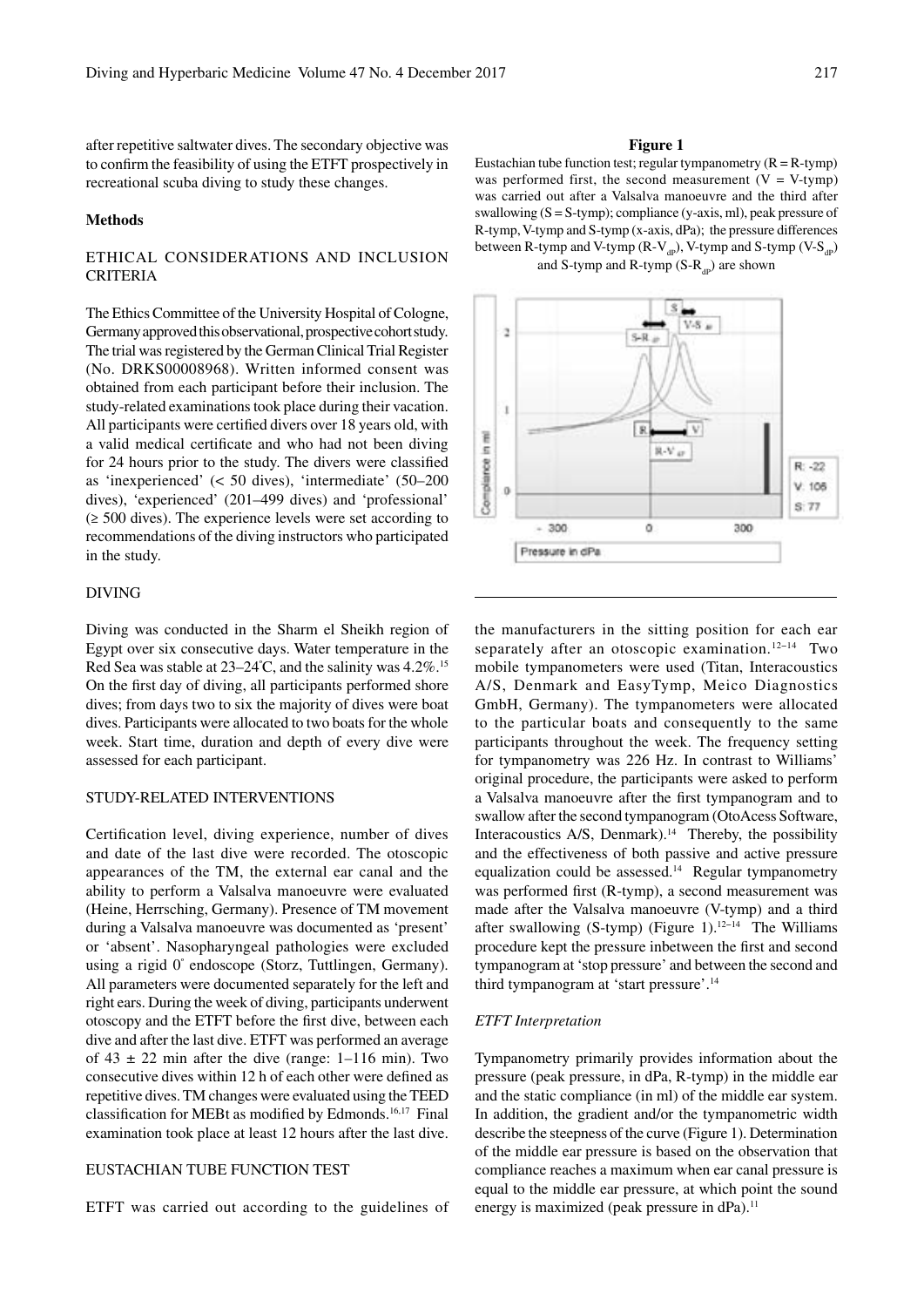A positive shift of the R-tymp peak pressure mirrors the increasing middle ear pressure ('overpressure' or positive pressure). Accordingly, a negative shift of the peak pressure occurs due to negative middle ear pressure. The R-tymp was obtained as 'baseline' peak pressure. After a Valsalva, the peak pressure should shift (positively), revealing a positive shift of the TM. This pressure shift is defined in this paper as  $R-V_{\text{dp}}$ . The extent of the peak pressure shifts (i.e.,  $R-V_{dp}$ ,  $V-S_{dp}$  and  $S-R_{dp}$ ) provides information about the effectiveness of pressure equalization during the Valsalva manoeuvre and swallowing, respectively. Higher  $R-V_{ap}$ might indicate better ET function. Figure 1 gives an example of normal ETFT data.

Compliance depends on the state of the TM and the pressure in the middle ear. The condition of the middle ear mucosa, fluid in the middle ear, chronic and acute structural TM changes influence the compliance variables.

# STATISTICAL ANALYSIS

All data were de-identified. The findings of the left and right ears were evaluated separately, but analysed together using SPSS software (version 23.0.0.0, IBM Corporation, USA). Quantitative variables are presented as mean  $\pm$  standard deviation, or 95% confidence intervals (95% CI), or median and range, or interquartile range (IQR) and qualitative variables as absolute number and percentage. We applied mixed model analysis of variance with repeated measures for analysis of quantitative data and Chi-square test for analysis of qualitative data. The mixed model analysis allows for inclusion of multiple time points per subject, while accounting for unbalanced data structure of irregular time intervals between ETFT measurements and unequal numbers of ETFT analyses per subject. The respective ETFT parameters (R-tymp, R-V $_{dp}$ , V-S<sub>dP</sub>, and R-tymp compliance) were included as dependent variable and the dive number, diving day, TEED grade and diving experience groups as covariates. Univariate analysis (F-test) was based on analysis of linear independent pairwise comparisons. A *P*-value < 0.05 was considered statistical significant. All reported *P*-values are two-sided. To correct for multiple testing, *P*-values were adjusted using the Bonferroni correction. A corrected  $P$ -value of  $< 0.05$  was considered to be significant for all tests.

# **Results**

#### PARTICIPANTS

Of the 28 participants, 19 were male and nine female, mean age  $38 \pm 10.0$  years. Median number of dives before the study was 53 (range: 4−2,550). The last dive was performed a median of 2.5 months (range: 27 days to 186 months) prior to the study. The participants performed an average of 15 dives (range: 9−19) during the six days; on average three per day (range: 1−4). Average diving duration was 51 ± 7 minutes; average depth was  $25 \pm 7$  metres' seawater. We defined 13 divers as inexperienced, seven as intermediate, three as experienced and five as professional.

#### CLINICAL EXAMINATIONS BEFORE THE FIRST DIVE

Endoscopy of the ear, nose and epipharynx was normal in 26 participants. No local anaesthetic or lubricant was used for the endoscopic evaluation. Two participants (both experienced divers) showed exostoses of the external ear canal in both ears. The appearances of the TMs were normal bilaterally in all the divers and they were able to perform a Valsalva manoeuvre successfully, with a type-A tympanogram.<sup>18</sup>

#### OTOSCOPY DURING THE DIVING

Valsalva manoeuvres were effective in 99.7% (*n* = 437) of dives. No cases of external ear canal inflammation were seen. As reported elsewhere, MEBt (TEED 1−3) was observed in 42.2% ( $n = 490$ ) of the 1,161 otoscopic examations.<sup>19</sup> In total, TEED 0 was observed in 57.8% (*n* = 671), TEED 1 in 34.1% (*n* = 396), TEED 2 in 7.5% (*n* = 87) and TEED 3 in 0.6% ( $n = 7$ ). No TM perforations (TEED 4) occurred.<sup>19</sup>

# COMPLIANCE

No significant differences in compliance were seen between the right and left ears (F-test for left/right ear,  $P = 0.717$ ). Mean compliance values also did not differ significantly between the R-, V- and S-tymp measurements:  $1.4 \pm 1.3$  ml for all measurements; median 1.0 ml (IQR 0.7−1.5 ml), 1.0 ml (IQR 0.7−1.5 ml) and 1.1 ml (IQR 0.7−1.6 ml), respectively. For this reason, we performed the following analyses using only the R-tymp compliance. There was a significant increase in compliance after the first dive (F-test for dive number,  $P < 0.0001$ ). During the six diving days, the mean values for compliance slightly decreased after day 1 (1.9 ml on day 1, 1.5 ml on day 2) but thereafter remained stable (F-test for diving day, all  $P > 0.474$ ). Professional divers had higher compliance values compared to divers with less experience (F-test for experience groups, *P* < 0.0001; data not shown\*). Furthermore, professional divers also showed a significantly greater difference in compliance after the first, second and third dive in a day compared to less experienced divers (pair-by-pair comparison, all  $P < 0.05$ ; data not shown\*).

# PEAK PRESSURE

All participants were able to equalize pressure in the middle ear before diving. Analysing the R-tymp values during the six consecutive days of diving, significant positive shift of

<sup>\*</sup> **Footnote:** Additional summary data tables not shown here are available from the authors at <moritz.meyer@uk-koeln.de>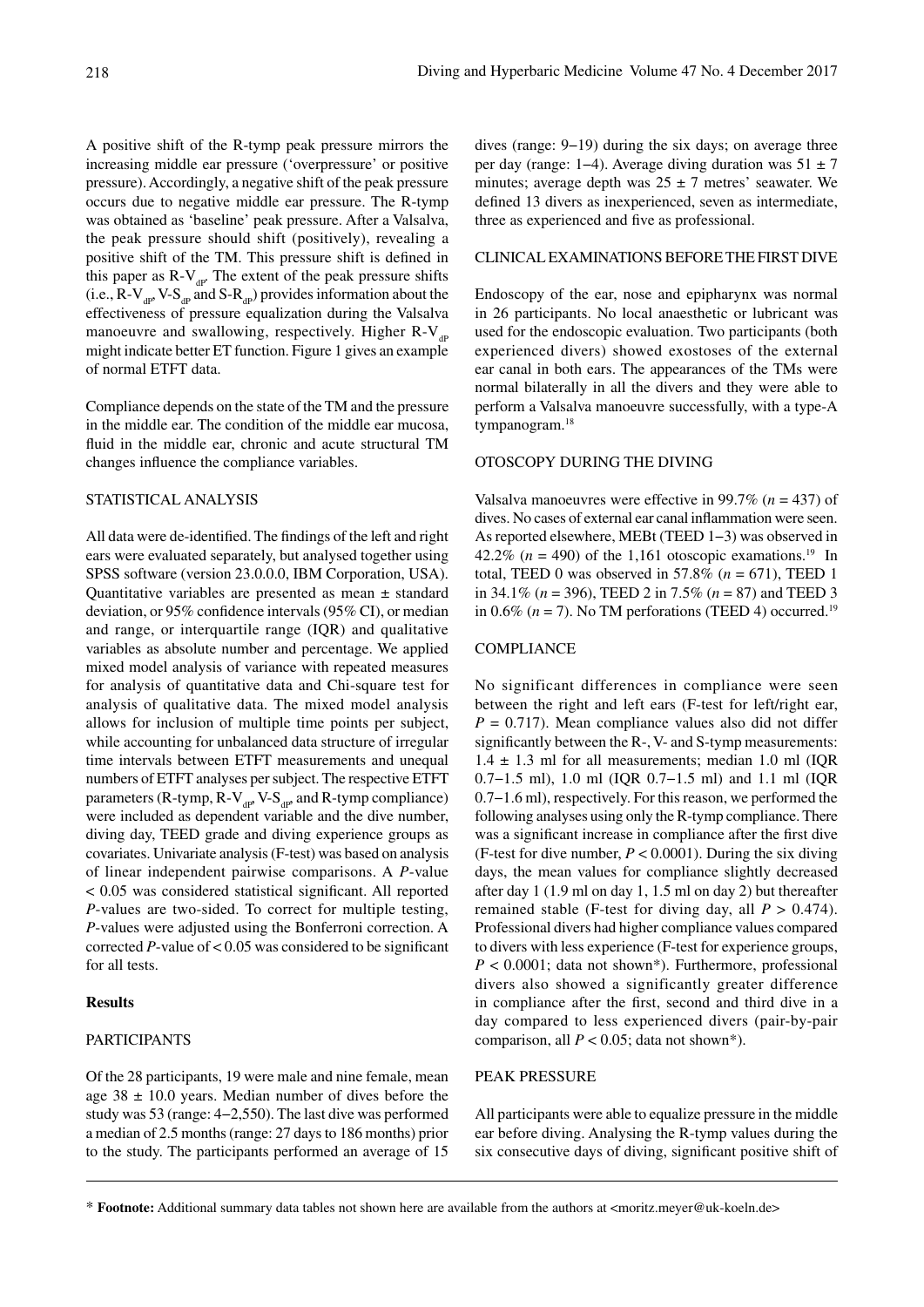#### **Table 1**

R-tymp peak pressure (dPa) during six consecutive days of diving in 28 divers  $(P < 0.001)$ ; \* Day 1 value is significantly different to values on days 2–6 (pair-by-pair comparison, all  $P < 0.05$ )

| Day            | Mean   | 95% confidence interval |
|----------------|--------|-------------------------|
| $1*$           | $-9.6$ | $-22$ to 2.8            |
| $\mathfrak{D}$ | 13.9   | 1.8 to 26               |
| $\mathcal{E}$  | 21.3   | 9.4 to 33.2             |
| $\overline{4}$ | 17.9   | 7 to 28.9               |
| 5              | 18.8   | 6.8 to 30.7             |
| 6              | 17     | 4.9 to 29.2             |
|                | 10.8   | $-9.3$ to 31            |

#### **Table 2**

R-tymp peak pressure (dPa) in different experience groups of divers; values are statistically significant in pair-by-pair comparison to the inexperienced group \*, intermediate group \*\*, experienced divers group †; F-test for experience groups, *P* < 0.0001

| Diving experience          | Mean    | 95% confidence interval |
|----------------------------|---------|-------------------------|
| Inexperienced*,*           | 10.4    | 1.9 to 18.9             |
| Intermediate**,*           | 4.9     | $-2.6$ to 12.4          |
| Experienced*,**, †         | $-15.3$ | $-25.6$ to $-5$         |
| <b>Professional</b> *,**,+ | 33.8    | 16.1 to 51.5            |
|                            |         |                         |

pressure in the middle ear was evident (Table 1; F-test for diving day, *P* < 0.0001). R-tymp values changed significantly after the first three diving days (F-test, all  $P < 0.05$ ) and remained stable on days four through seven (a non-diving day). Day 1 values were significantly different to values on days two through six (pair-by-pair comparison, all  $P < 0.05$ ).

Positive pressure shift in R-tymp was also evident over a single diving day (F-test for dives 0 to 4,  $P = 0.344$ ). However, R-tymp values differed significantly between different experience groups (F-test for experience groups;  $P < 0.0001$ , Table 2). During the six diving days, R-tymp values in intermediate divers showed a significant positive shift (pair-by-pair comparison for days one to six for intermediate divers; all  $P < 0.05$ ). During a single diving day, a significant positive shift of R-tymp peak pressure was only evident in inexperienced divers for the fourth dive of a day (pair-by-pair comparison for dives 0 to 4, all  $P < 0.05$ ).

#### PEAK PRESSURE DIFFERENCE R-V dp

The changes in  $R-V_{dp}$  during the diving week are shown in Table 3. Only that for inexperienced divers was statistically significant (F-test for diving day,  $P = 0.013$ ) (Table 4). The R-V $_{\text{dp}}$  was significantly lower in experienced and professional divers compared to the inexperienced and intermediate divers (F-test for experience groups, *P* < 0.0001) (Table 4). There were no statistically significant changes in R-V $_{dp}$  during a diving day (Table 5).

# **Table 3**

 $R-V_{\text{an}}$  (dPa) changes during single day of diving (A; F-test for dives  $0-4$ ,  $P = 0.099$ ) and over the diving week (B; F-test for days 1−7, *P* = 0.659)

| Dive no. | Mean    | 95% confidence interval |
|----------|---------|-------------------------|
| $\Omega$ | $-5.9$  | $-15.6$ to 3.9          |
| 1        | -19     | $-30.1$ to $-7.9$       |
| 2        | $-19.8$ | $-31.3$ to $-8.3$       |
| 3        | $-27.9$ | $-42.6$ to $-13.3$      |
| 4        | $-28$   | $-80.8$ to 24.8         |
| В.       |         |                         |
| Day      |         |                         |
| 1        | $-8.3$  | $-25.3$ to 8.7          |
| 2        | $-12.3$ | $-28.5$ to 3.9          |
| 3        | $-20.2$ | $-36.1$ to $-4.3$       |
| 4        | $-21.2$ | $-35.8$ to $-6.5$       |
| 5        | $-20.9$ | $-36.9$ to $-5$         |
| 6        | $-16.9$ | $-33.6$ to $-0.2$       |
| 7        | $-32.7$ | $-59.5$ to $-6$         |
|          |         |                         |

#### **Table 4**

Day-by-day change in R-V $_{\text{dp}}$  (dPa) in different experience groups during the diving week; \* pair-by-pair comparison for diving days 1 to 6; day 7 was a non-diving day; 95%CI – 95% confidence interval

| <b>Diving</b>       | Day            | Mean    | 95% CI              | <i>P</i> -value |
|---------------------|----------------|---------|---------------------|-----------------|
| experience          |                |         |                     |                 |
| Inexperienced       | 1              | $-11.3$ | $-35.6$ to 13.1     | $0.01*$         |
|                     | $\overline{c}$ | $-54.5$ | $-77.3$ to $-31.7$  |                 |
|                     | 3              | $-53.2$ | $-75.4$ to $-31$    |                 |
|                     | $\overline{4}$ | $-53.7$ | $-74.2$ to $-33.2$  |                 |
|                     | 5              | $-49.8$ | $-72.5$ to $-27.1$  |                 |
|                     | 6              | $-52.6$ | $-74.4$ to $-30.7$  |                 |
|                     | 7              | $-72.8$ | $-110.2$ to $-35.3$ |                 |
| <b>Intermediate</b> | $\mathbf{1}$   | $-44.9$ | $-75.1$ to $-14.7$  | > 0.7           |
|                     | $\overline{c}$ | $-16.5$ | $-45.2$ to 12.1     |                 |
|                     | 3              | $-22.8$ | $-51.6$ to 6        |                 |
|                     | $\overline{4}$ | $-40$   | $-67.5$ to $-12.4$  |                 |
|                     | 5              | $-41.8$ | $-69$ to $-14.6$    |                 |
|                     | 6              | $-27.1$ | $-62.3$ to 8.1      |                 |
|                     | 7              | $-39.9$ | $-86.5$ to 6.7      |                 |
| <b>Experienced</b>  | $\mathbf{1}$   | $-3.9$  | $-50.1$ to 42.3     | > 0.9           |
|                     | $\overline{c}$ | 8.8     | $-29.9$ to 47.5     |                 |
|                     | 3              | $-7.3$  | $-48.4$ to 33.8     |                 |
|                     | $\overline{4}$ | 0.1     | $-39.4$ to 39.6     |                 |
|                     | 5              | $-18.6$ | $-58.1$ to 20.9     |                 |
|                     | 6              | $-9.4$  | $-50.6$ to 31.7     |                 |
|                     | 7              | $-7.2$  | $-76.7$ to 62.2     |                 |
| <b>Professional</b> | $\mathbf{1}$   | $-20.4$ | $-58.5$ to 17.6     | > 0.5           |
|                     | $\overline{c}$ | 27.1    | $-16.1$ to $70.3$   |                 |
|                     | 3              | $-8$    | $-46$ to 29.8       |                 |
|                     | $\overline{4}$ | 12.8    | $-22.8$ to 48.5     |                 |
|                     | 5              | 20.6    | $-20.8$ to 61.9     |                 |
|                     | 6              | 22.2    | $-17.3$ to 61.7     |                 |
|                     | 7              | 0.9     | $-68.6$ to $70.3$   |                 |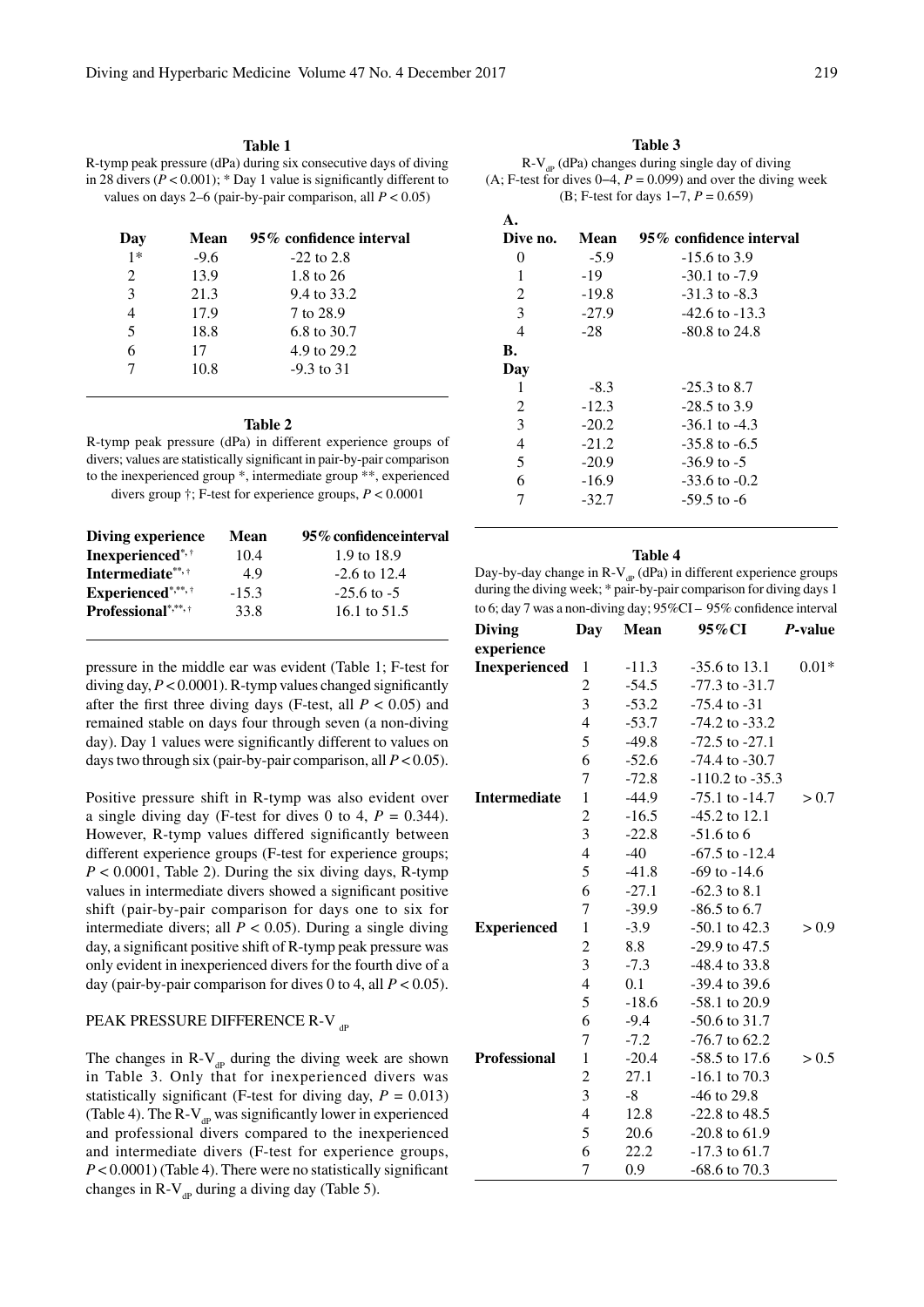# **Table 5**

Dive-by-dive change in R-V<sub>dP</sub> (dPa) in different experience groups of divers over a day's diving; pair-by-pair comparison for dives 0 to 4 not significant; 95%CI – 95% confidence interval

| Diving experience Dive $#$ Mean $95\%$ CI |                |         |                            | P-value |
|-------------------------------------------|----------------|---------|----------------------------|---------|
| Inexperienced                             |                |         |                            |         |
|                                           | $\theta$       | $-39.7$ | $-52.9$ to $-26.5$ $> 0.6$ |         |
|                                           | 1              | -42.7   | $-57.8$ to $-27.6$         |         |
|                                           | $\overline{c}$ |         | $-48.3 -63.8$ to $-32.9$   |         |
|                                           | 3              |         | $-55.4$ $-75.4$ to $-35.3$ |         |
|                                           | $\overline{4}$ |         | $-67.4$ $-125.4$ to $-9.4$ |         |
| <b>Intermediate</b>                       |                |         |                            |         |
|                                           | $\theta$       |         | $-11.9$ $-29.5$ to 5.6     | > 0.5   |
|                                           | 1              | $-37$   | $-56.5$ to $-17.6$         |         |
|                                           | $\overline{c}$ |         | $-34.9$ $-55.1$ to $-14.8$ |         |
|                                           | 3              |         | $-54.3 - 83.8$ to $-24.7$  |         |
|                                           | $\overline{4}$ |         |                            |         |
| <b>Experienced</b>                        |                |         |                            |         |
|                                           | 0              |         | 12.2 $-14.2$ to 38.6       | > 0.4   |
|                                           | 1              |         | $-16.2$ $-44.1$ to 11.8    |         |
|                                           | $\overline{c}$ |         | $-2.1 - 33.2$ to 29        |         |
|                                           | 3              |         | $-9.1 - 43.8$ to 25.7      |         |
|                                           | $\overline{4}$ |         |                            |         |
| <b>Professional</b>                       |                |         |                            |         |
|                                           | 0              | 17.9    | $-6.8$ to 42.5             | > 0.9   |
|                                           | 1              | 9.9     | $-18$ to 37.8              |         |
|                                           | $\overline{c}$ |         | 2.1 $-26.2$ to 30.5        |         |
|                                           | 3              | 2.5     | $-34.9$ to 39.9            |         |
|                                           | 4              | 33.7    | $-83.5$ to $-83.5$         |         |
|                                           |                |         |                            |         |

Similarly changes in V-S  $_{\text{dp}}$  and S-R  $_{\text{dp}}$  were not statistically significant (F-test for diving day and dive number, *P* > 0.05 respectively; data not shown\*). However, inexperienced divers showed significantly higher V-S  $_{\text{dp}}$  compared to other experience groups (F-test for experience groups, *P* < 0.0001; data not shown\*).

# CORRELATION OF PEAK PRESSURE AND MEBt

The clinical findings of MEBt have been described elsewhere. 19 Divers with signs of barotrauma (TEED > 0) showed lower values of R-tymp peak pressure (mean 5.8 dPa, 95% CI -1.7 to 13.3) than divers with regular otoscopic findings (mean 13.8 dPa, 95% CI 6.8 to 20.9; F-test for TEED 0 vs.  $> 0$ ,  $P = 0.029$ ). Furthermore, the  $R-V$ <sub>dp</sub> displayed significantly higher negative pressure values in divers with barotrauma (mean -31.9, 95% CI -43.5 to -20.3) compared to those without barotrauma (mean 9.3, 95% CI -20.2 to 1.6; F-test for TEED 0 vs. > 0,  $P < 0.0001$ ). R-V  $_{\text{ap}}$  increased from TEED 0 to TEED 1 (pairby-pair comparison,  $P = 0.002$ ) and then increased further for TEED 2 and 3 ( $P = 0.012$  and  $P = 0.52$  respectively; data not shown\*). Divers with the greatest level of barotrauma (TEED 3) displayed high negative R-tymp peak pressure in the middle ear (mean -55.8 daPa, 95% CI -96.4 to -15.2).

# **Discussion**

Despite the enormous popularity of recreational scuba diving, only few aspects are known about ET and middle ear function after repetitive diving. The feasibility of test procedures, small study groups and different diving environments are some of the parameters which limit scientific understanding.

# INTERPRETATION OF RESULTS

We included 28 participants in this prospective cohort study. Continuous supervision of the participants during the week's diving allowed for accurate clinical followup. Overall, we observed on-going changes in middle ear pressures from day to day, which could be correlated to the repeated pressure exposure. Cumulative pressure exposure resulted in significantly decreasing compliance, which was obvious from the first dive, mostly affecting less experienced divers. The 'professional' divers showed significantly higher initial compliance before diving than inexperienced divers and significantly higher differences in compliance between the dives. They also had less barotrauma. Thus, the decreasing compliance in inexperienced divers may be owing to more pronounced MEBt arising from inadequate pressure equalization techniques. Hence, repeated exposure to pressure alterations over a long time period may influence TM mobility and ET function in a positive manner, resulting in increased compliance without decreasing TM stability. However, a long-term follow-up of professional divers is required to confirm this assumption.

We defined  $R-V_{dp}$  as the main indicator for successful pressure equalization in the middle ear. The  $R-V_{dp}$ measurements suggest that inexperienced divers who were unused to repetitive pressure exposure seemed to apply more pressure during a Valsalva manoeuvre than did more experienced divers. However, the steadily increasing  $R-V_{\text{ap}}$ in this group after repetitive dives might also indicate easier equalization as the week progressed.

Divers with signs of barotrauma (TEED  $> 0$ ) had lower values of R-tymp peak pressure ('underpressure'), as well as a greater negative  $R-V_{\text{dp}}$ . These results correlated with peak pressure changes in the inexperienced and intermediate divers. Thus, increasing negative pressure in the middle ear during diving seems to be a crucial factor for the development of barotrauma.

### RESULTS IN CONTEXT OF PREVIOUS PUBLICATIONS

Previous studies have described visible alterations of the TM from exposure to varying pressure levels.<sup>16,17,20</sup> The TEED-classification nowadays is applied worldwide for the classification of MEBt.<sup>16</sup> However, the influence of repetitive pressure changes on ET function is insufficiently investigated by simple otoscopy, whilst other diagnostic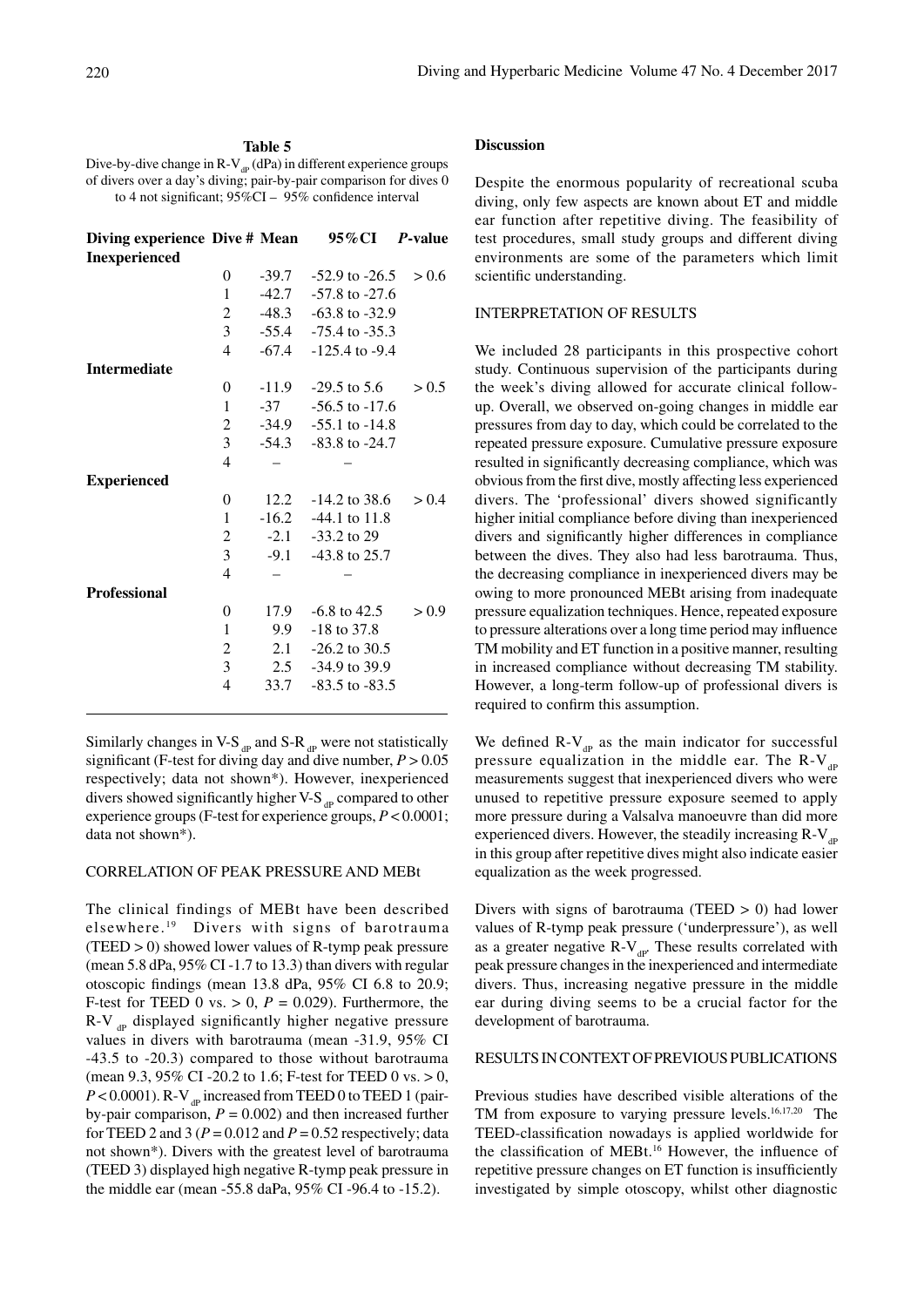techniques, such as pure tone tympanometry etc., allow drawing only indirect conclusions about ET function.<sup>11</sup>

The Valsalva manoeuvre during tympanometry is the most widely-used diagnostic test for evaluating middle ear ventilation and ET function.<sup>11</sup> Whereas the Valsalva manoeuvre only allows categorical differentiation of pressure equalization, pure tone tympanometry displays compliance, impedance and peak pressure objectively and thus provides information about TM mobility and pressure conditions in the middle ear.<sup>11</sup> Because repeatedly performed tympanometry only shows minor fluctuations of middle ear pressure,11 tests based on repeated measurement of tympanic impedance were developed (e.g., Williams inflation/deflation test and the nine-step inflation/deflation test).12,13,21−23 However, the reliable dynamic evaluation of ET function is only possible in a pressure chamber; $4-6$  its application in routine clinical practice has been limited by time and cost.4

There are several studies evaluating ET function in scuba divers.19−21,24,25 In 62 healthy participants in a Navy diving programme, the original Williams inflation/deflation test correlated with subjective performance and otoscopic findings after a single dive in a pressure chamber and after a single 12 m deep dive in water. There was no relationship between ET test results, otoscopy or subjective complaints by the participants. Consequently, the authors concluded that this test was of little value for screening divers. $24$ 

In contrast, a high predictive value for the nine-step inflation/ deflation test for symptomatic MEBt was reported in 31 divers after repeated pressure exposure during 774 dives.<sup>20</sup> Our results confirm these findings. Decreasing compliance, lower values of R-tymp peak pressure and negative  $R-V_{\text{d}}$  in our study correlated significantly with a higher prevalence of barotrauma. Previous analysis of the MEBt prevalence in the same participants revealed that four of the 28 divers missed at least one dive because of problems during pressure equalization.19 However, the question whether a diver omitted a dive was not asked until the last day of the trial and could not be correlated retrospectively to a specific ETFT measurement. If our results can be reproduced in further prospective trials, ETFT may serve as a valuable monitoring test for adequate pressure equalization in divers to prevent further MEBt development. The study has shown clearly the feasibility of using the ETFT during diving activities.

In the only long-term follow-up, tympanometry, otoscopic findings and subjective symptoms were studied over a 31-day study period. Despite the limited sample size (two divers) and asymptomatic participants throughout the study period, tympanometry revealed a strong association of decreased middle ear pressure with repetitive pressure exposure (more than two dives daily).<sup>25</sup> Furthermore, using the Valsalva manoeuvre led to restoration of middle ear pressure in both participants. These observations confirm other reports describing a significant recovery of the middle ear after a surface interval of more than 11 h.<sup>21</sup> We detected neither complete recovery of middle ear pressure, nor of the otoscopic findings in the present trial.<sup>19</sup> However, higher numbers of less experienced divers might explain this discrepancy.

# LIMITATIONS OF THE STUDY

There is no standardized procedure for quantitative measurement of successful pressure equalization in the middle ear during diving or flying. Furthermore, routine tympanometry only provides categorical classification of middle ear and ET function.<sup>11</sup> In this trial, we assumed that active equalization methods (especially the Valsalva manoeuvre) could differentiate within individuals based on the length and intensity of the action.<sup>6</sup> This aspect may have biased the measurements. In addition, since our analysis does not contain normal non-diving participants, who underwent sham-dives (i.e., in a pressure chamber), the present results should be seen as a reference point for further controlled studies.

#### **Conclusions**

Using ETFT, we observed significant changes in middle ear pressure and pressure equalization in divers due to repeated pressure exposure in saltwater. Repetitive diving over six consecutive days led to significantly decreased compliance and increased R-tymp peak pressure ('overpressure') in the middle ear. The most profound changes were observed in less experienced divers. Besides greater stiffness of the TM, significantly negative values of R-tymp peak pressure, as well as significantly higher negative  $R-V_{dp}$  were associated with a higher prevalence of MEBt in this cohort of divers. An accompanying paper investigates these changes in another cohort of divers in colder freshwater.26

#### **References**

- 1 Bluestone CD. Impact of evolution on the Eustachian tube. *Laryngoscope*. 2008;118:522-7.
- 2 Feldmann H. [Physiology and physiopathology of middle ear ventilation. I. Middle ear volume and its gas content. Physiology of the Eustachian tube.] *Z Laryngol Rhinol Otol*. 1973;52:471-85. German.
- 3 Feldmann H. [Physiology and pathophysiology of the ventilation of the middle ear. 2. Methods of examination of the Eustachian tube. Pathophysiology of typical ventilation disorders of the middle ear.] *Z Laryngol Rhinol Otol*. 1973;52:555-72. German.
- 4 Meyer MF, Mikolajczak S, Korthäuer C, Jumah MD, Hahn M, Grosheva M, et al. Impact of xylomethazoline on Eustachian tube function in healthy participants. *Otol Neurotol*. 2015;36:769-75.
- 5 Meyer MF, Mikolajczak S, Luers JC, Lotfipour S, Beutner D, Jumah MD. [Characterizing the passive opening of the Eustachian tube in a hypo-/hyperbaric pressure chamber.] *Laryngorhinootologie*. 2013;92:600-6. German.
- 6 Mikolajczak S, Meyer MF, Hahn M, Korthäuer C, Jumah MD,